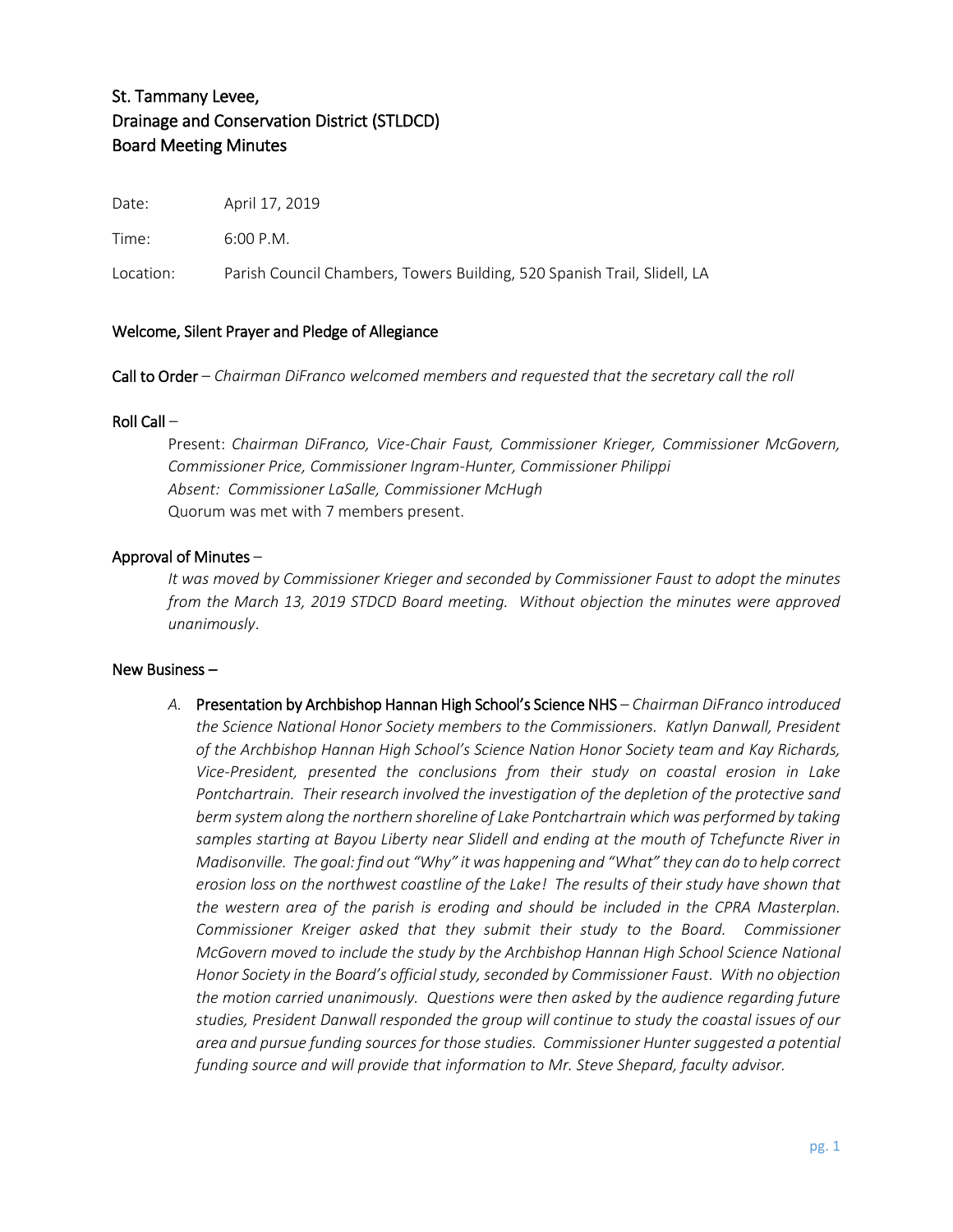## B. Update on Comprehensive STP Coastal Study -

*Chairman DiFranco asked Neil Shaffer's consultant to please give the Board a status update to the Board members. The Chairman provided that the NSI has begun its gathering of information for Task 2. They are also in the process of revising and addressing comments on Task 1. It was reported that in the previous week the NSI consultants met with representatives from CPRA to discuss the modeling data information that they currently possess. NSI obtained that model to determine what updates are needed. NSI is also currently working on comments to Task 1 addressing additional projects and is receiving additional assistance from the parish to gather this data. NSI reported that CPRA indicated that they want to be involved in every step of the process by reviewing model results, participating in the stakeholder meetings to discuss the levees, and staying very engaged. Chairman DiFranco at this time informed the Board that the contract with Winfield, Hunter and Julius has been signed. Their first task will be to getting up to speed as to where we are in the process of our deliverables, and to review the IGA scope of work, the Task 1 comments and all other aspects. NSI will make all of the findings available to the Board members Chairman DiFranco asked Mr. Daniel Bobeck with WH&J to the podium to please introduced himself to the Board.*

- C. ALBL Annual Workshop *Chairman DiFranco reminded members that the on May 2nd & 3rd is in Baton Rouge. He asked those members who have yet to confirm their attendance to please do so by the end of the week*.
- *D. Chairman DiFranco reminded members that their Annual Financial Disclosures are Due May 15, 2019 details can be found on the La. Department of Ethics - hhttp://ethics.la.gov*

## Treasurer's Report –

*Commissioner Krieger reported that there were no check or outstanding payments to report so the balance remains the same \$42, 932.74. Commissioner Krieger has prepared all the reimbursement documents totaling \$8,011.70 and will be submitting that to the Parish later this week. With no questions, a motion to accept the Treasurer's report was made by Commissioner McGovern, seconded by Commissioner Philippi, without objection the motion carried.*

## May Meeting Date Announcement –

*The next meeting of the Levee Board will be on Wednesday, May 15, 2019 in the Parish Council Chambers located at the Parish Administration Complex, 21490 Koop Drive, Mandeville, LA at 6:00 p.m.*

## Public Comment:

*Chairman DiFranco opened the floor for public comments. Mr. Tom Thompson reported to the Board that he was in receipt of an email from the CORP admitting that their 1965 model was wrong and that they will be re-running the model. Chairman DiFranco thanked Mr. Thompson for sharing his email with the Board. Commissioner Faust also thanked Mr. Thompson for complying the information to provide the CORP to receive this news.*